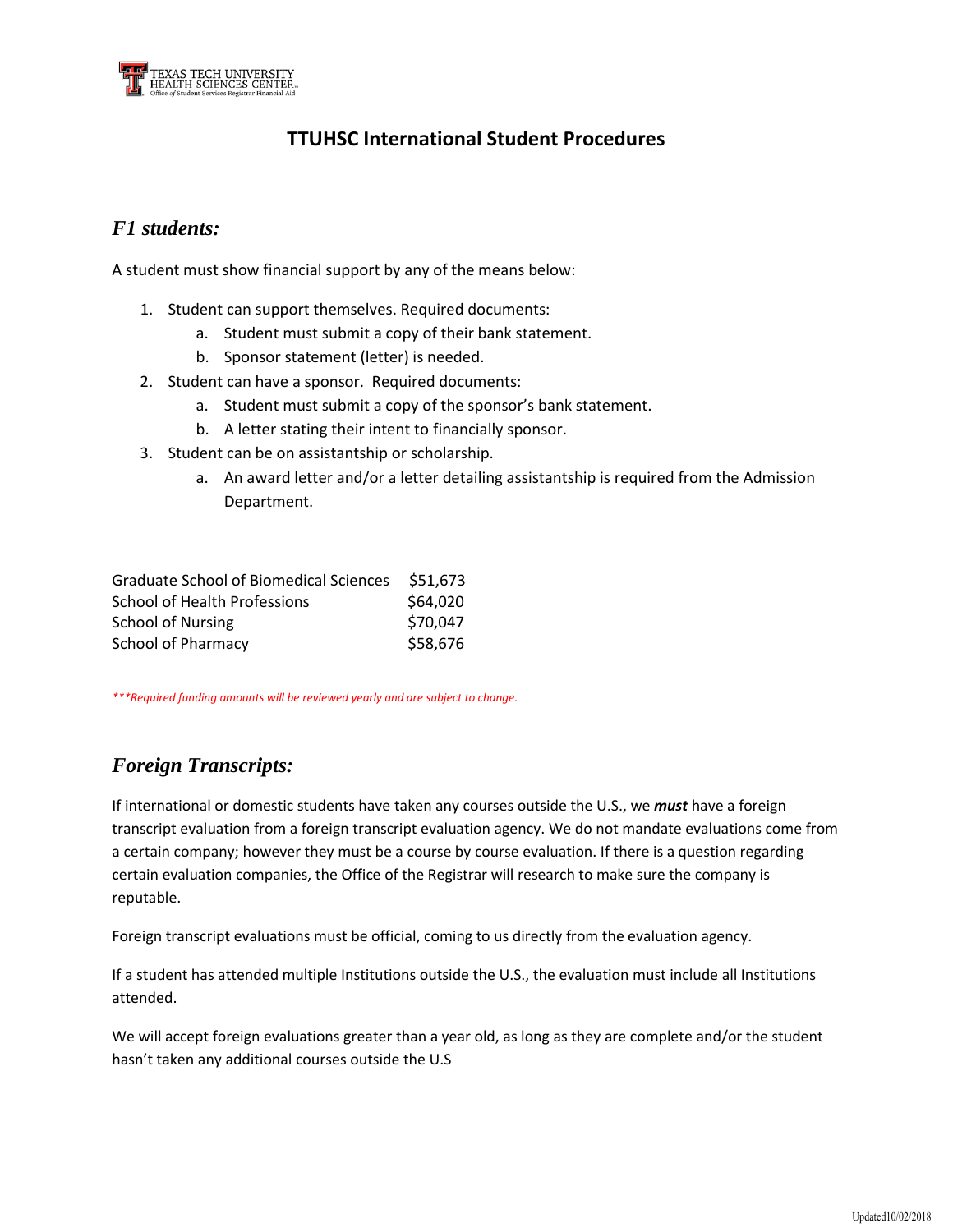

# *TOEFL/IELTS:*

**Proof of English Proficiency (MANDATORY)** - you must submit one of the following as proof of English proficiency:

- **TOEFL** (Test of English as a Foreign Language; [www.toefl.org\)](http://www.toefl.org/) The minimum TOEFL score required is 550 (paper-based version) or 79 (internet-based version). The TOEFL score must be received directly from the Educational Testing Service (ETS); Texas Tech University Health Sciences Center's institutional code is 6851. TOEFL scores are valid for only two years.
- **IELTS** International English Language Testing Service[; www.ielts.org\)](http://www.ielts.org/) The minimum IELTS required score is an overall band score of 6.5 on the Academic version; IELTS General Training results are not acceptable. There is no IELTS institution code for Texas Tech University Health Sciences Center. IELTS scores are valid for only two years.

Countries exempt from the English language proficiency requirement

Australia

| Canada (except the Province of Quebec)                          |
|-----------------------------------------------------------------|
| <b>Commonwealth Caribbean Countries:</b>                        |
| Grenada                                                         |
| Guyana                                                          |
| Jamaica                                                         |
| Montserrat                                                      |
| St. Kitts and Nevis                                             |
| St. Lucia                                                       |
| St. Vincent                                                     |
| <b>Trinidad and Tobago</b>                                      |
| <b>Turks and Caicos Islands</b>                                 |
|                                                                 |
|                                                                 |
|                                                                 |
| United Kingdom (England, Scotland, Northern Ireland, and Wales) |
|                                                                 |
|                                                                 |

Official TOEFL score reports or official IELTS results are required from all other countries, unless the applicant has received a degree from an accredited college/university in one of the above-listed countries.

TOEFL can also be waived based on SAT and ACT scores, at the School's discretion.

TOEFL can also be waived if the student took 4 consecutive long semesters of credit-bearing/non-development/non-ESL courses at an accredited post-secondary school in the US.